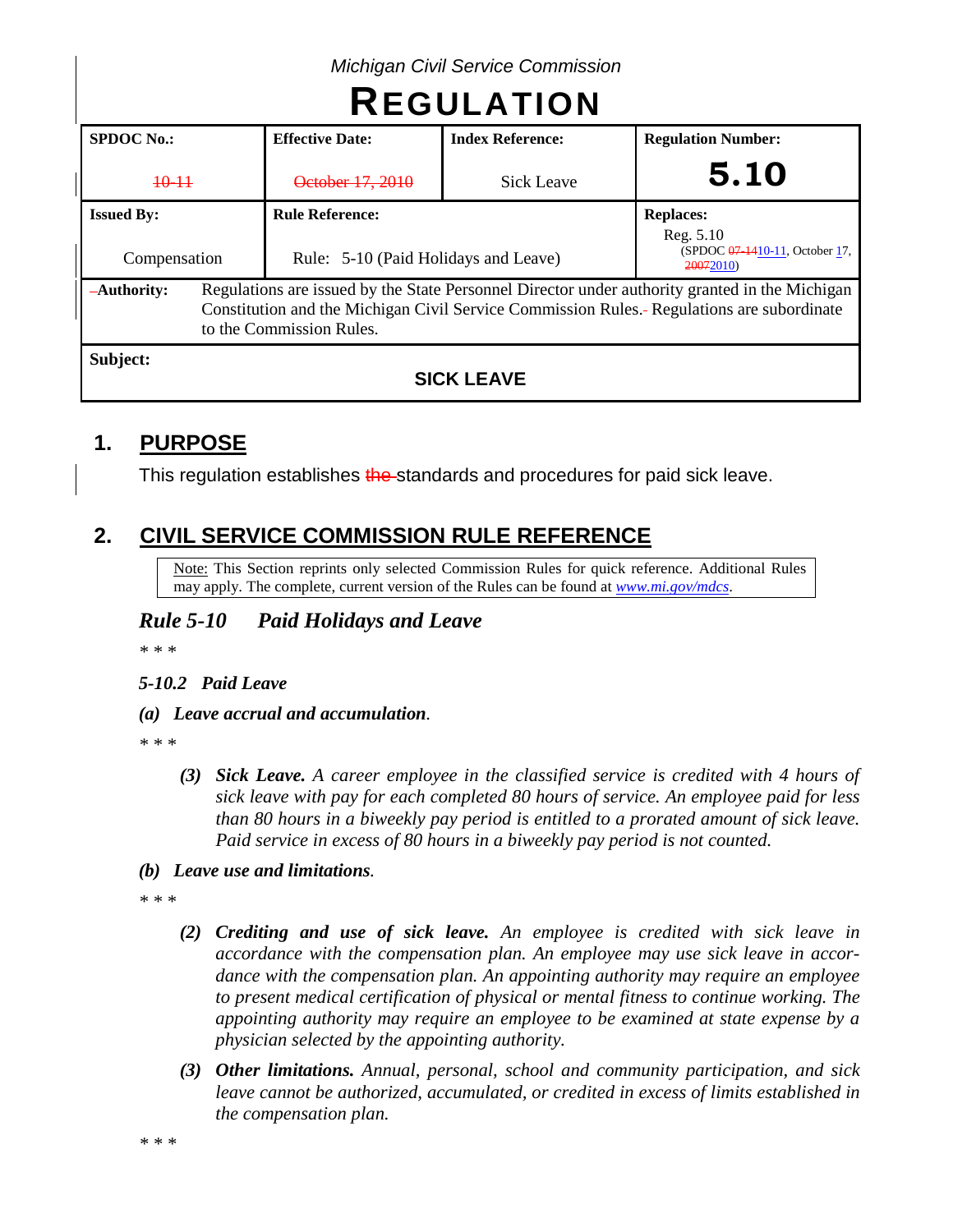## **3. STANDARDS**

### **A. Crediting and Accumulation.**

Every career employee is credited with four 4 hours of sick leave for each completed 80 hours of service completed.

- 1. Paid service in excess of above 80 hours in a biweekly work period is not counted.
- 2. When If paid service does not total is below 80 hours in a biweekly work period, leave credits will be are pro-rated based on hours in pay status for that pay period.
- 3. Temporary layoff and Plan A time is included in the computingation of service hours for sick leave credits, in accordance with under rule 2-4.4.
- 4. Sick leave is credited at the end of after each the biweekly work period when it is earned.
- 5. Sick leave may be is accumulated as provided throughout during the employee's period of classified service.

#### **B. Use of Sick Leave.**

- 1. Any use of sick leave use by an employee must have the approval of the appointing authority's approval.
- 2. Sick leave is available for use only in biweekly periods subsequent to after the biweekly period in which it is earned. Sick leave may cannot be credited or used in anticipation of future leave accruals. In the a Absentce of applicable accrued leave, compensation reduction for the lost time will be is made for the work period in which when anthe absence occurred. The employee may elect to not to use annual leave to cover such absence.
- 3. The employee must certify Aall sick leave used is to be certified by the employee by such evidence as the appointing authority may requires. Falsifyingication of such evidence is cause for dismissal.
- 4. Sick leave may be used by an employee for any of the following:
	- a. Personal illness, injury, serious health condition, temporary disability, exposure to a contagious disease endangering others, or for illness or injury in the immediate family which necessitatesing absence from work. Immediate family is defined as in such cases includes the employee's spouse, children, grandchildren, parents, or foster parents, parents-inlaw, **brothers, sisterssiblings**, and any persons whose financial or physical care is the employee's principal responsibility of the employee.
	- b. Appointments with a doctor, dentist, or other recognized practitioner to the extent of time required to complete such appointments when  $\frac{d}{dx}$  is appointments cannot possible to be arranged such appointments during non-duty hours.
		- Death of a relative, or person whose financial or physical care is the principal responsibility of the employee.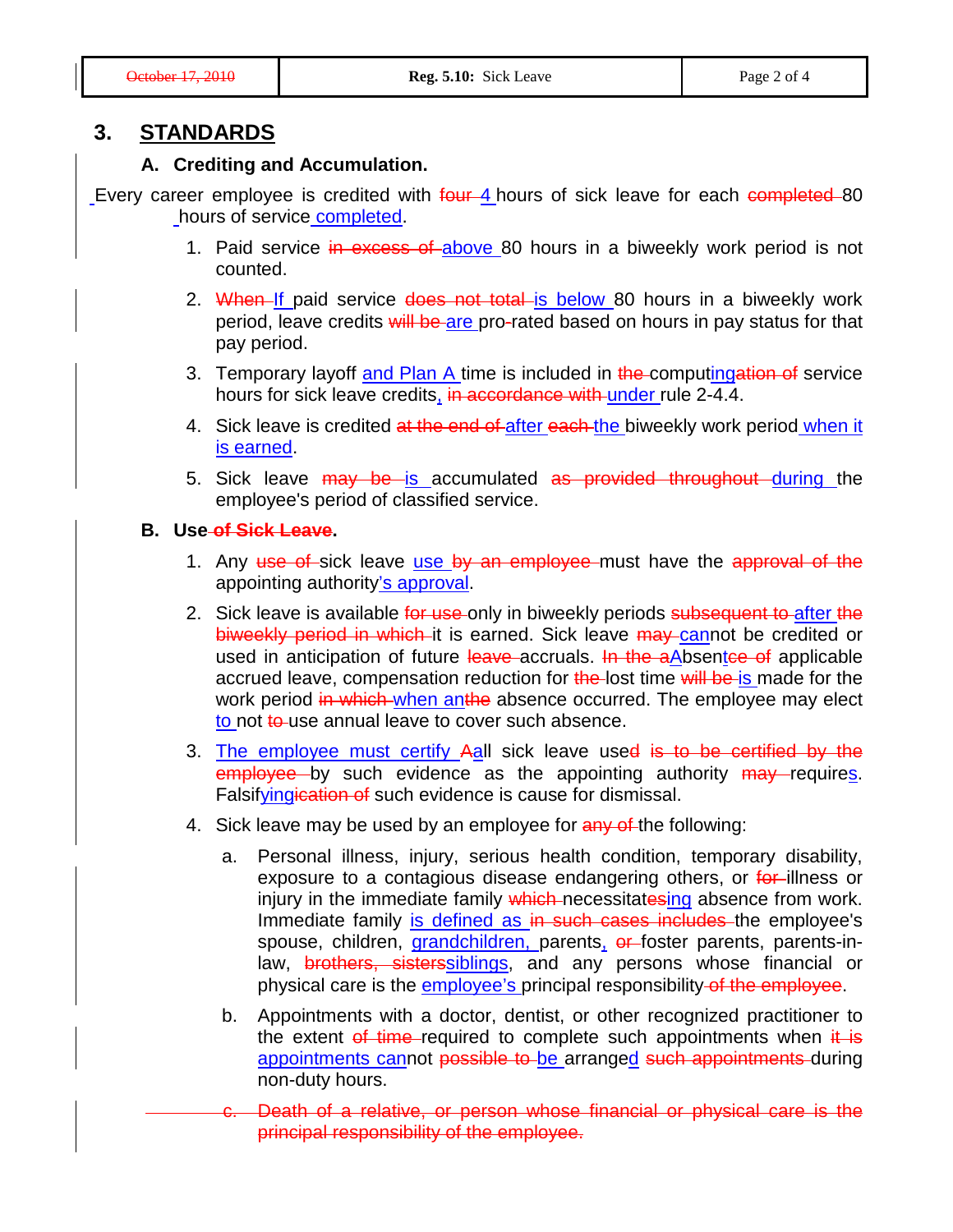- $\frac{d}{dx}$ . Death or a Attendance at the funeral of a relative, or person whose financial or physical care is the employee's principal responsibility of the employee.
- ed. Work incapacitating injury or illness for which an employee is or may be eligible for work disability benefit under the Michigan Workers' Compensation Act, to supplement the employee's disability benefit to a level equal to the employee's regular salary or wage (see regulation 5.13 [Disability Payment for Duty Incurred Injuries]).

#### **C. Transfer of Leave.**

- 1. An eEmployees who moves from one state agency to another state agency and remains in the classified service isare credited with all earned unused sick leave by the receiving agencyies.
- 2. Employees moving between classified and executive branch unclassified positions transfer all accrued sick leave.

#### **D. Separations.**

- 1. **Employees hired before continuously employed since October 1, 1980.**
	- a. An employee who separatesing from the classified service because of death, or retirement, or vested retirement in accordance with under a the provisions of the Sstate Rretirement Aact is paid for 50 percent of unused sick leave as of the effective date of separation. In case of death, payment is made to the beneficiary or estate.
	- b. A vested employee who separates because of deferred retirement is paid for 50 percent of unused sick leave.
	- eb. An employee who separatinges from the classified service for any other reason other than retirement or death is paid for athe percentage of unused sick leave in accordance with the following tableindicated below:

| <b>Payment of Unused Sick Leave</b><br>at Separation |                 |  |  |  |
|------------------------------------------------------|-----------------|--|--|--|
| Sick Leave Balance (hours)                           | Percentage Paid |  |  |  |
| < 104                                                |                 |  |  |  |
| 104-208                                              | 10              |  |  |  |
| 209-416                                              | 20              |  |  |  |
| 417-624                                              | 30              |  |  |  |
| 625-832                                              | 40              |  |  |  |
| >832                                                 | 50              |  |  |  |

- d. In case of death, payment is made to the beneficiary or estate.
- ec. Payment is made at the employee's last rate of pay by the agency from which the employee separates.